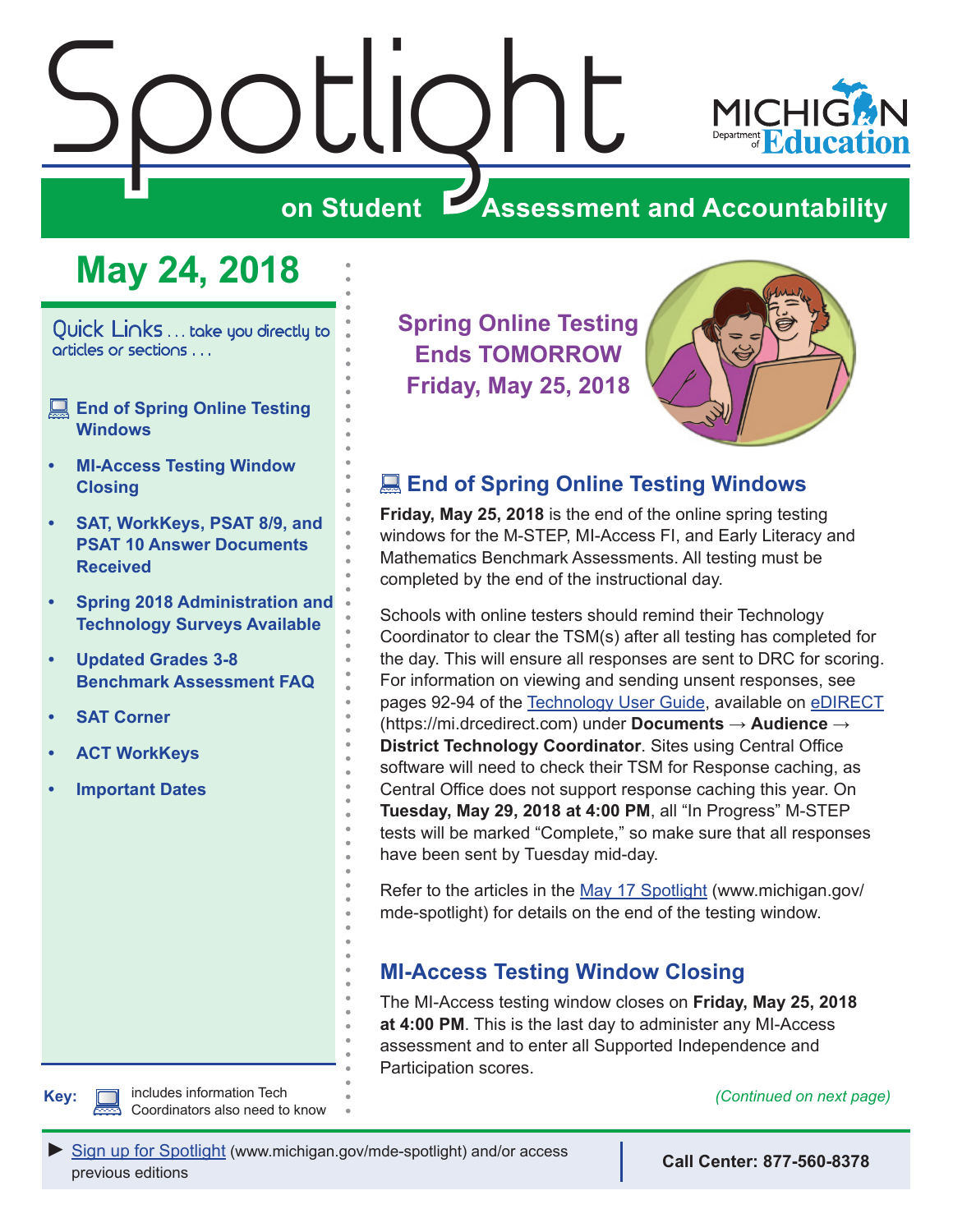The following is important administrative information for online and paper/pencil MI-Access assessments.

#### **ONLINE Score Entry: Participation and Supported Independence (P/SI):**

- ALL P/SI student scores must be entered online by **May 25, 2018 at 4:00 PM**.
- The link to the P/SI score entry may be accessed on the [MI-Access web page](http://www.michigan.gov/mi-access) (www.michigan. gov/mi-access) under the **Current Assessment Administration** section.
- The MI-Access [P/SI Online Answer Document](https://www.michigan.gov/documents/mde/P-SI_Online_Answer_Document_-_Instructions_522454_7.pdf)  [Instructions for Score Entry](https://www.michigan.gov/documents/mde/P-SI_Online_Answer_Document_-_Instructions_522454_7.pdf) is also located in the **Current Assessment Administration** section.
- All Scoring Documents and signed Security Agreements should remain in the district for three years.

## **ONLINE – Functional Independence (FI):**

- **Important:** Students taking FI ELA: Accessing Print and Using Language must also complete the FI ELA: Expressing Ideas assessment, which is exclusively a paper assessment.
- All online testing must be completed and submitted by **4:00 PM on May 25, 2018**.
- All **In Progress** tests will be marked complete and sent for scoring.
- See the previous article, **End of Spring Online Testing Windows**, for information on clearing the Testing Site Manager (TSM).

#### **PAPER/PENCIL:**

• All paper-based testing must be administered by the end of the school day **Friday, May 25, 2018**.

#### **Testing Material Return Date**

- All testing materials must be shipped by **May 30, 2018** to avoid possible late fees.
- Material return instructions are listed the Test Administration Manuals (page 64 of the [FI](https://www.michigan.gov/documents/mde/S18_MI-Access_FI_TAM_-_Final_616623_7.pdf)  [manual](https://www.michigan.gov/documents/mde/S18_MI-Access_FI_TAM_-_Final_616623_7.pdf) and page 53 of the [P/SI manual](https://www.michigan.gov/documents/mde/S18_MI-Access_P-SI_TAM-Final_616659_7.pdf)) located under the **Current Assessment Administration** section of the [MI-Access web page](http://www.michigan.gov/mi-access) (www. michigan.gov/mi-access).
- Schools have been provided return kits with their materials, helping to facilitate a direct return rather than going through your district office. Inventory your return materials now to ensure you have the necessary supplies for a timely return of testing materials.

#### **MI-Access Participation and Supported Independence (P/SI) Social Studies Assessment**

All students in grades 5, 8, and 11 are expected to take a summative assessment for the social studies content area. Since there is **not** a MI-Access P/SI level social studies assessment provided by the state, schools are expected to test P/SI level students with a locally developed/approved alternate social studies assessment. Local alternate social studies assessments can be common commercial social studies assessments or locally-developed instruments that include item types such as constructed response, multiple choice, performance tasks, rating scales, observation checklists, and portfolios.

The administration of the locally developed/approved alternate social studies assessment should occur any time prior to the MI-Access Verification of Not Tested window, so that student participation can be recorded in the Secure Site. In order for students to be recorded

*(Continued on next page)*

**Call Center: 877-560-8378** (select appropriate option) for assistance with assessment or accountability issues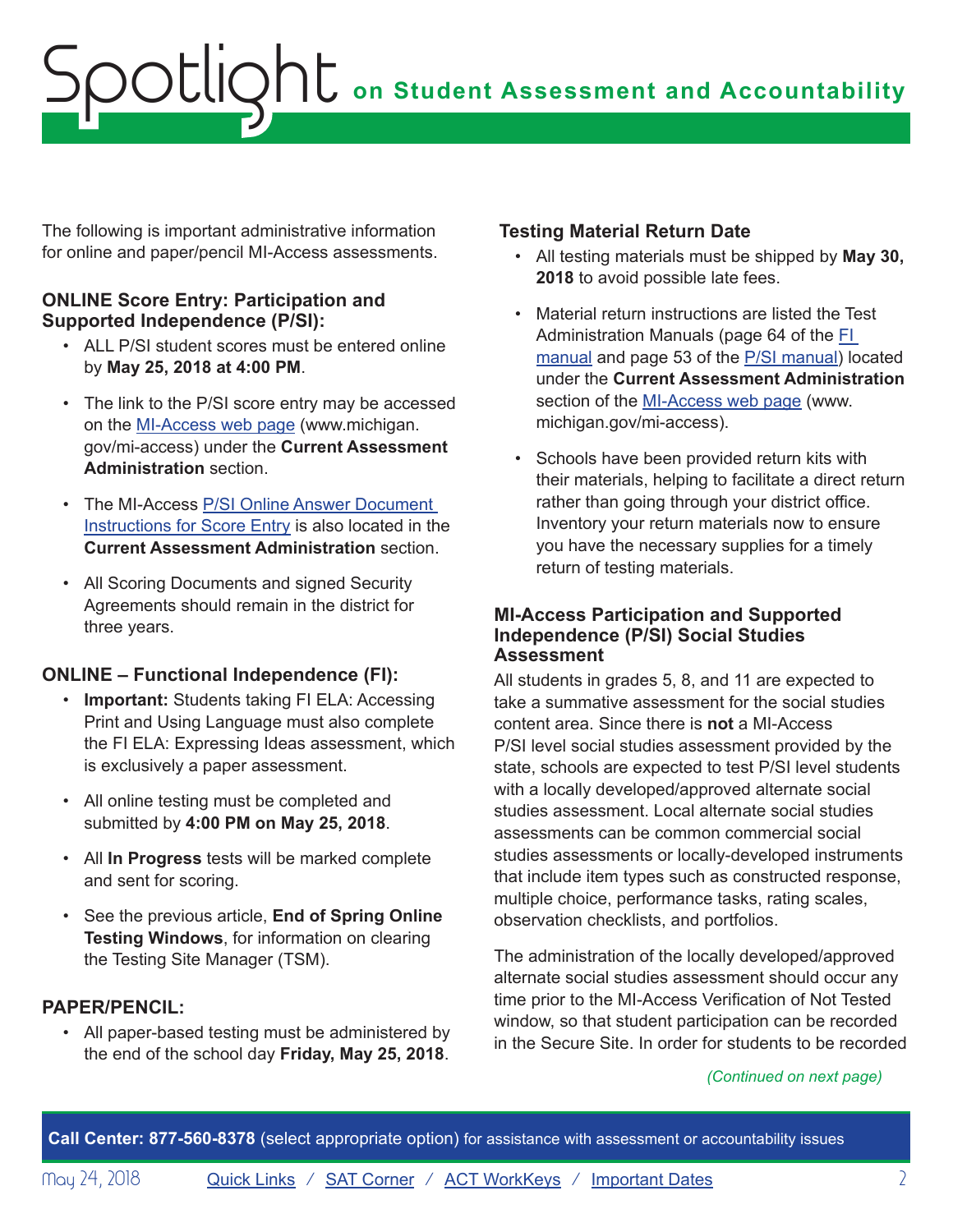<span id="page-2-0"></span>as having met the social studies test participation expectation, schools will need to submit a **Local Alternate Social Studies** issue from the **Students Not Tested** report in the Secure Site. This can be done during the Verification of Not Tested window for the MI-Access that will be available in June. Submitting these issues will ensure that the school is credited for P/SI level students meeting the social studies test participation requirement.



# <span id="page-2-1"></span>**SAT, WorkKeys, PSAT 8/9, and PSAT 10 Answer Documents Received**

**Answer Documents Received and Not Tested Students** window on the OEAA Secure Site for SAT, WorkKeys, PSAT 8/9, and PSAT 10 opened on May 23 and runs through **May 30, 2018 at 5:00 PM** for the spring 2018 administrations. It is very important to review the **Answer Documents Received and Not Tested Students** page to ensure all tests taken have been received and other possible answer document issues have been resolved.

#### **New this year!**

Students for whom the school is accountable, will be listed on the screen whether the student was tested or not.

- If a student is included as accountable (marked "Yes" in the Accountable Students column) but is not currently enrolled, they should be exited in the Michigan Student Data System (MSDS) by the posted deadlines. For dates and details on **Accountable Students Enrollment and Demographics** see the [April 26, 2018 Spotlight](https://www.michigan.gov/documents/mde/Spotlight_4-26-18_621546_7.pdf) (www.michigan.gov/mde-spotlight).
- If a school is not accountable for a student (marked "No" in the Accountable Students column) but the student did test at the school, the student will show as tested and that is correct.
- Students for whom the school is accountable, but who tested elsewhere, will display and the tested building will be identified.
- The list should be reviewed careful to identify any students who tested and may be missing from the list. If an enrollment record has not been submitted in MSDS yet for a student who did test at your school, click the **Student Did Test** button to submit the missing student information.
- If a student exited the district and did test at your school, the student should be listed as tested. If the student is not listed as tested, click the **Student Did Test** button to submit the missing student information.

For SAT, schools will not be able to submit Not Tested reasons from the page until **June 11 – June 25, 2018,**  when it is also available for M-STEP and MI-Access. It is advised that you start collecting the information now to submit during this window.

#### *(Continued on next page)*

**Call Center: 877-560-8378** (select appropriate option) for assistance with assessment or accountability issues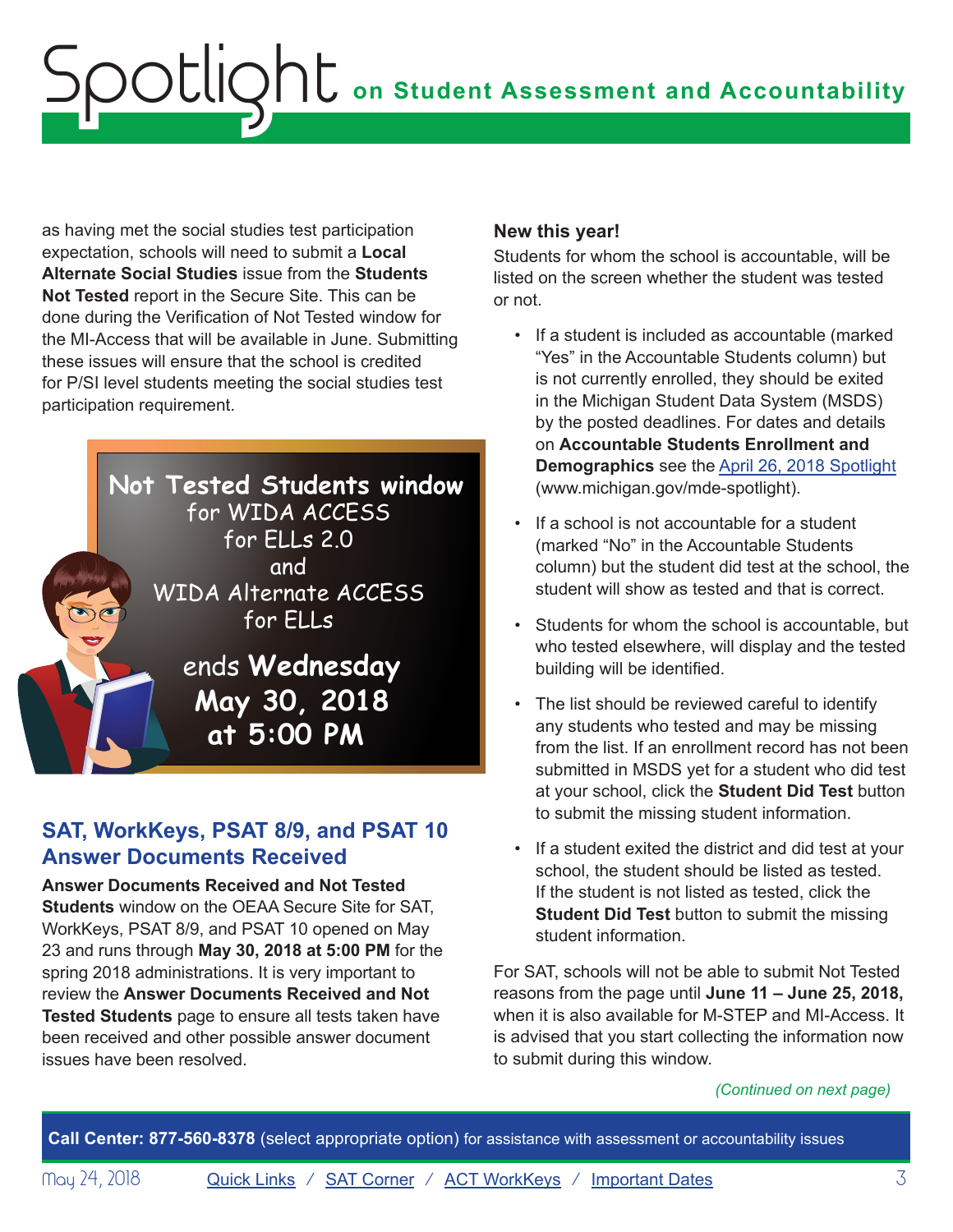<span id="page-3-0"></span>Schools will NOT be asked to submit a reason for students who did not test for WorkKeys, PSAT 8/9, or PSAT 10 because these tests are not currently included in accountability calculations.

It is strongly suggested that you view the [Answer](https://www.michigan.gov/documents/mde/Answer_Documents_Received_and_Not_Tested_Students_instructions_623116_7.pdf)  [Documents Received and Not Tested Students](https://www.michigan.gov/documents/mde/Answer_Documents_Received_and_Not_Tested_Students_instructions_623116_7.pdf) instructions on the [Secure Site Training web page](http://www.michigan.gov/securesitetraining) (www.michigan.gov/securesitetraining). This document will walk you through the process, giving pointers on what to look for, how to report issues and how to fix an error when possible.

# **Spring 2018 Administration and Technology Surveys Available**

The Michigan Department of Education would like to THANK YOU for your part in another very successful assessment administration! We ask you to take a moment to provide feedback regarding your administration experiences in our [2018 M-STEP](https://www.surveymonkey.com/r/2018M-STEPAdministrationSurvey)  [Administration Survey](https://www.surveymonkey.com/r/2018M-STEPAdministrationSurvey) (https://www.surveymonkey. com/r/2018M-STEPAdministrationSurvey).

Technology Coordinators can provide feedback on technology experiences in our [2018 Statewide Testing](https://baameap.wufoo.com/forms/z1y6r0yd15xqgic/)  [Technology Survey](https://baameap.wufoo.com/forms/z1y6r0yd15xqgic/) (https://baameap.wufoo.com/ forms/z1y6r0yd15xqgic/). The surveys are open now until **Friday, June 15, 2018**.

Your feedback is a vital tool for future planning and development of quality assessments and administration practices for educators and students.

We have made significant changes based on the feedback we received last year. Respond to this survey to share your experiences and help to improve the experiences of educators and students throughout Michigan.



# **Updated Grades 3-8 Benchmark Assessment FAQ**

In the [April 12, 2018 Spotlight,](https://www.michigan.gov/documents/mde/Spotlight_4-12-18_620458_7.pdf) we announced the development of a State Benchmark Assessment Frequently Asked Question (FAQ) document to provide answers to some initial questions. As we mentioned in the original article, the FAQ document will continue to expand as additional information becomes available.

An updated version of the State Benchmark Assessment Frequently Asked Question (FAQ) document, dated on **May 24, 2018**, is available on the [Student Assessment web page](http://www.michigan.gov/oeaa) (www.michigan. gov/oeaa) under **Information on Michigan's Assessments**.

*(Continued on next page)*

**Call Center: 877-560-8378** (select appropriate option) for assistance with assessment or accountability issues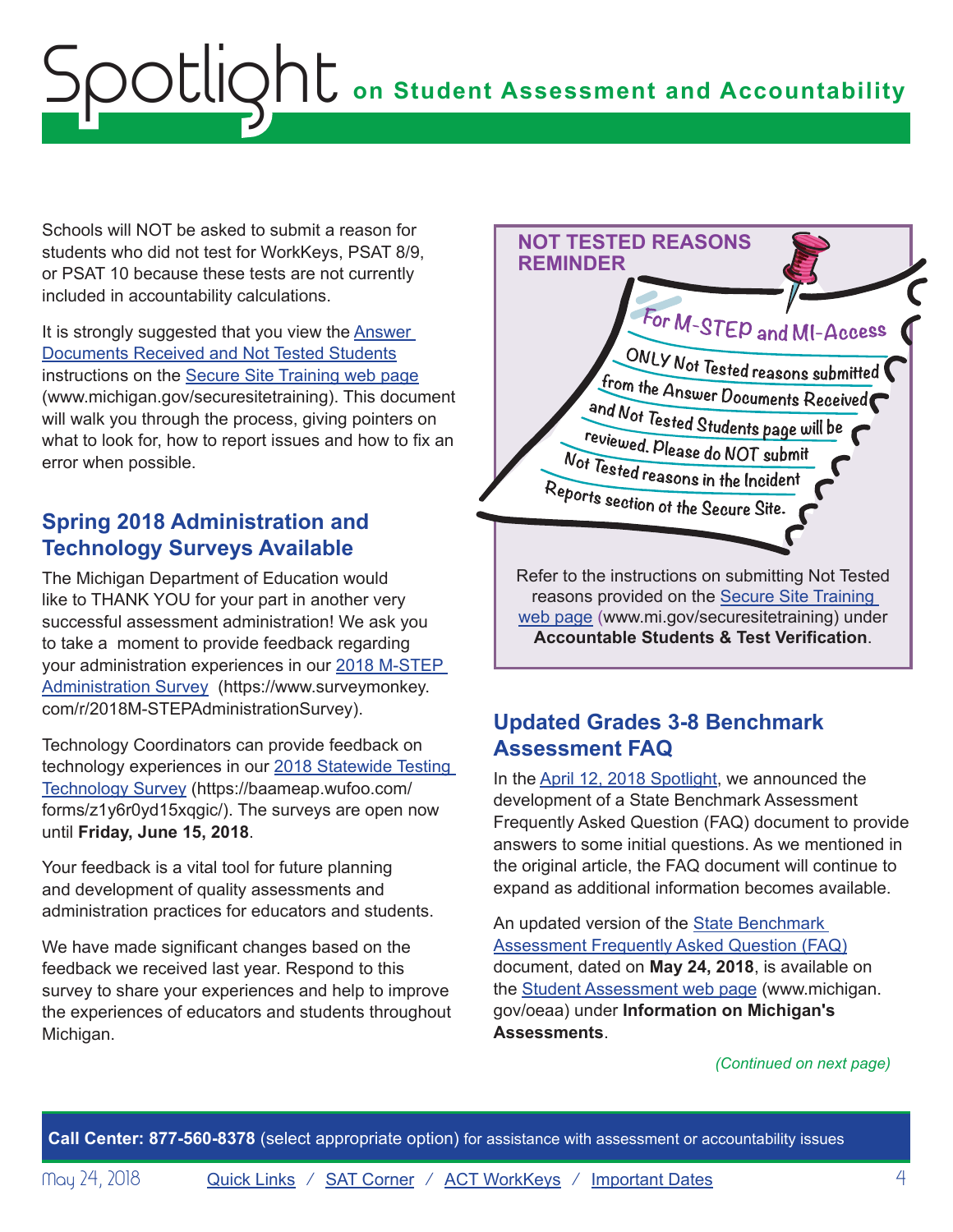The recently added question below is an example of how new questions will be identified in the FAQ document.

#### **How does the field notify MDE of their chosen benchmark? (NEW)**

MDE is developing a tool in the OEAA Secure Site where district-level users can indicate which benchmark option they're selecting. The notification tool will be available in August. If districts already know their choice, they can notify the benchmark vendor now if they so desire. Once the district decision is made, it applies to all schools within that district.

Questions about the new state benchmark assessments can be emailed to [mde-oeaa@michigan. gov](mailto:mde-oeaa%40michigan.%20gov?subject=).

**Call Center: 877-560-8378** (select appropriate option) for assistance with assessment or accountability issues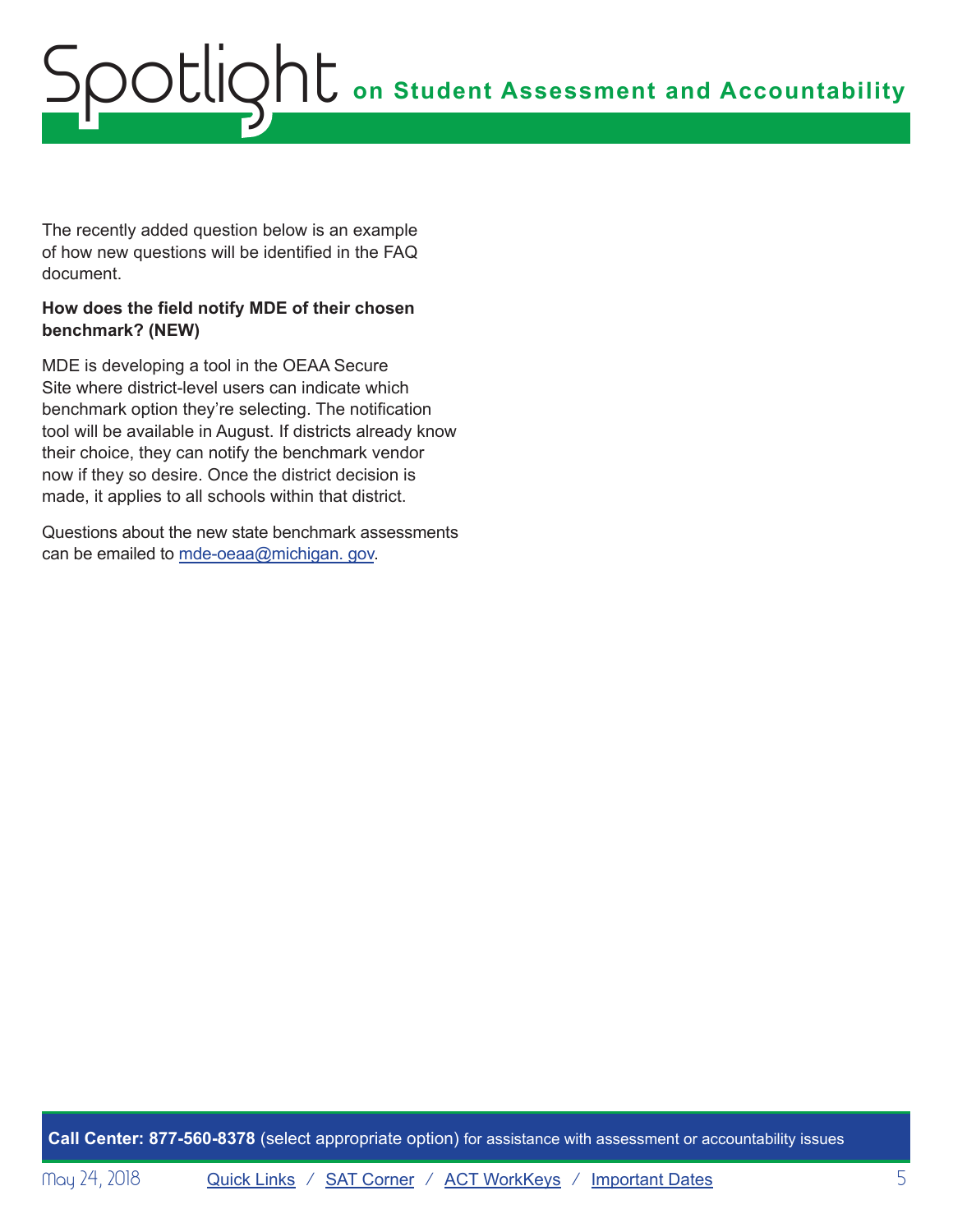# <span id="page-5-1"></span>SAT Corner

<span id="page-5-0"></span>Spotlight

 *Information on SAT*™*, PSAT 8/9*™*, and PSAT10*™ *provided by the College Board*

## **Questions about Spring PSAT 8/9, PSAT 10, or SAT?**

- call the Michigan Educator Hotline: 866-870-3127 (select Option 1)
- email [michiganadministratorsupport@](mailto:michiganadministratorsupport%40collegeboard.org?subject=) [collegeboard.org](mailto:michiganadministratorsupport%40collegeboard.org?subject=)

## **Answer Document Verification Window: May 23-May 30, 2018**

The Michigan Department of Education (MDE) answer document verification process on the Secure Site provides a way for schools to verify that all answer documents have been received and processed by the College Board. It is also used to resolve other potential issues with answer documents. The deadline to review and report PSAT 8/9 for 9th grade, PSAT 10, and/or SAT with Essay answer document issues through the Secure Site is May 30, 2018. See the **Answer** [Documents Received](#page-2-1) article on **page 3** for information on these processes. Student data released in the College Board's K-12 Reporting Portal is based on the information verified during this window and changes cannot be made once the window has closed.

## **PSAT 8/9 for 8th Grade Webinar**

If you were not able to attend the PSAT 8/9 for 8th grade webinar on May 22, the presentation will be posted on the [Michigan College Board web page](http://www.collegeboard.org/michigan) (www.collegeboard.org/michigan) no later than **June 11, 2018**.

## **Counselor Workshops**

Recently, Michigan counselors or other school personnel may have received an email about the College Board's Counselor Workshops, which traditionally take place in the fall. These workshops provide information about College Board assessments and programs from a **national** perspective. The Counselor Workshops for Michigan will be scheduled in September of 2018. For the past three years, the College Board Michigan field team has also presented Implementation Workshops on the same days as the Counselor Workshops to provide information about the Michigan administration of the SAT Suite of Assessments as a part of MME.

This year, the College Board Michigan field team will schedule the Implementation workshops later. This will allow us to provide the most up-to-date and comprehensive information on the Michigan administration, including the most accurate information on the implementation of the PSAT 8/9 in 8th grade in the spring of 2019.

- Middle school educators should not sign up for the national Counselor Workshops – rather they should attend the Implementation Workshops that will be held later in the fall.
- High school staff should be represented at **both** kinds of workshops. Registration links for the Implementation Workshops will be in Spotlight once the scheduling is completed.

**Call Center: 877-560-8378** (select appropriate option) for assistance with assessment or accountability issues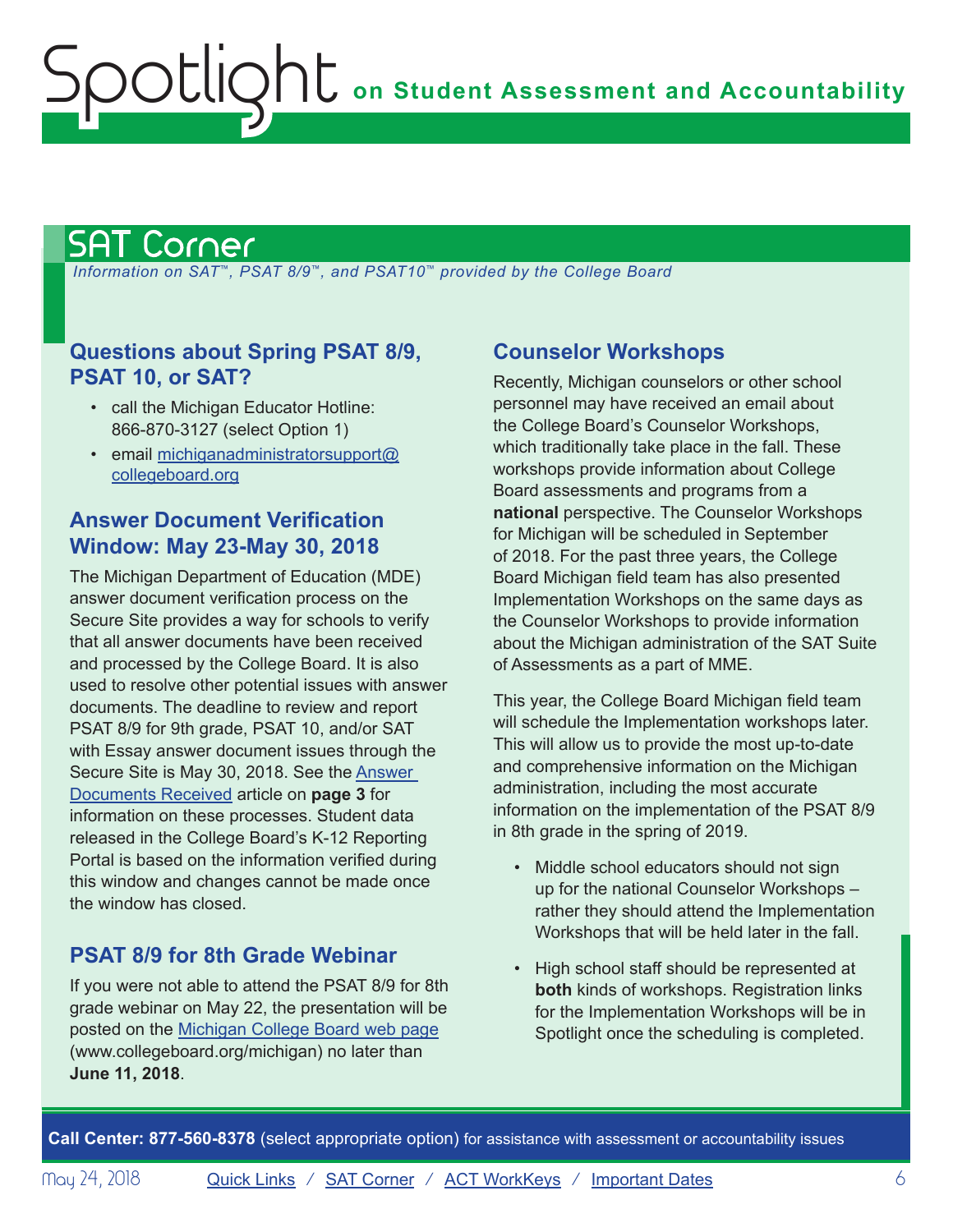**on Student Assessment and Accountability**

<span id="page-6-1"></span>

Information on ACT WorkKeys<sup>®</sup> provided by the ACT<sup>®</sup>.

#### **Answer Document Verification**

<span id="page-6-0"></span>Spotlight

The Michigan Department of Education (MDE) answer document verification process on the OEAA Secure Site provides a way for schools to verify that all answer documents have been received and processed by ACT. The window to review and report missing WorkKeys answer documents is **May 23 - 30, 2018**. Refer to the [Answer Documents](#page-2-1)  [Received](#page-2-1) article that begins on **page 3** for information on these processes.

#### **Score Reports – Important Update**

Since many schools will be closed in July, the school-level and student-level paper reports are now scheduled for delivery the week of **August 6, 2018**. The shipment will include the following reports:

- **Individual Summary Score Report** An examinee-level report containing the examinee's reportable scores (Level and Scale scores) and explanations of what the scores mean. The test coordinators will receive one paper report per examinee to be given to the examinee.
- **Summary Score Report** An examinee-level report containing the examinee's reportable scores (Level and Scale scores) but without the explanations of what the scores mean. The test coordinator will receive one paper report per examinee to be retained by the school.
- **Roster Score Report** A roster of examinees showing their scores and when they took the tests. The test coordinator will receive one paper report to be retained by the school.

Samples and full descriptions of these reports can be found on the [ACT-hosted website](http://www.act.org/stateanddistrict/michigan) (www.act.org/ stateanddistrict/michigan) under drop-down menu #7, **WorkKeys: Interpretation–Receive score reports and data → Score Reports and Impact of Test Data**.

Printed National Career Readiness Certificates (NCRCs) will not be mailed to the test coordinators this year. Instead, examinees can print their own certificate from their ACT WorkKeys NCRC account at myworkkeys.com for FREE. A Quick Start Guide is available on the login page, which contains instructions on creating an account, sharing NCRC information with prospective employers, and other available features.

For more information about NCRCs, go to ACT [WorkKeys National Career Readiness Certificate](http://www.act.org/content/act/en/products-and-services/workkeys-for-job-seekers/ncrc.html) (http://www.act.org/content/act/en/products-andservices/workkeys-for-job-seekers/ncrc.html).

## **Contacting ACT**

If you have questions, you may:

- 1. contact ACT via the [Contact Us web page](http://www.act.org/aap/state/contact.html) [\(www.act.org/aap/state/contact.html\)](www.act.org/aap/state/contact.html)
- 2. call ACT at 800-553-6244 9:30 AM – 6:00 PM ET
	- standard time: ext. 2800
	- accommodations: ext. 1788
- 3. email accommodations questions to [ACTStateAccoms@act.org](mailto:ACTStateAccoms%40act.org?subject=)

**Call Center: 877-560-8378** (select appropriate option) for assistance with assessment or accountability issues